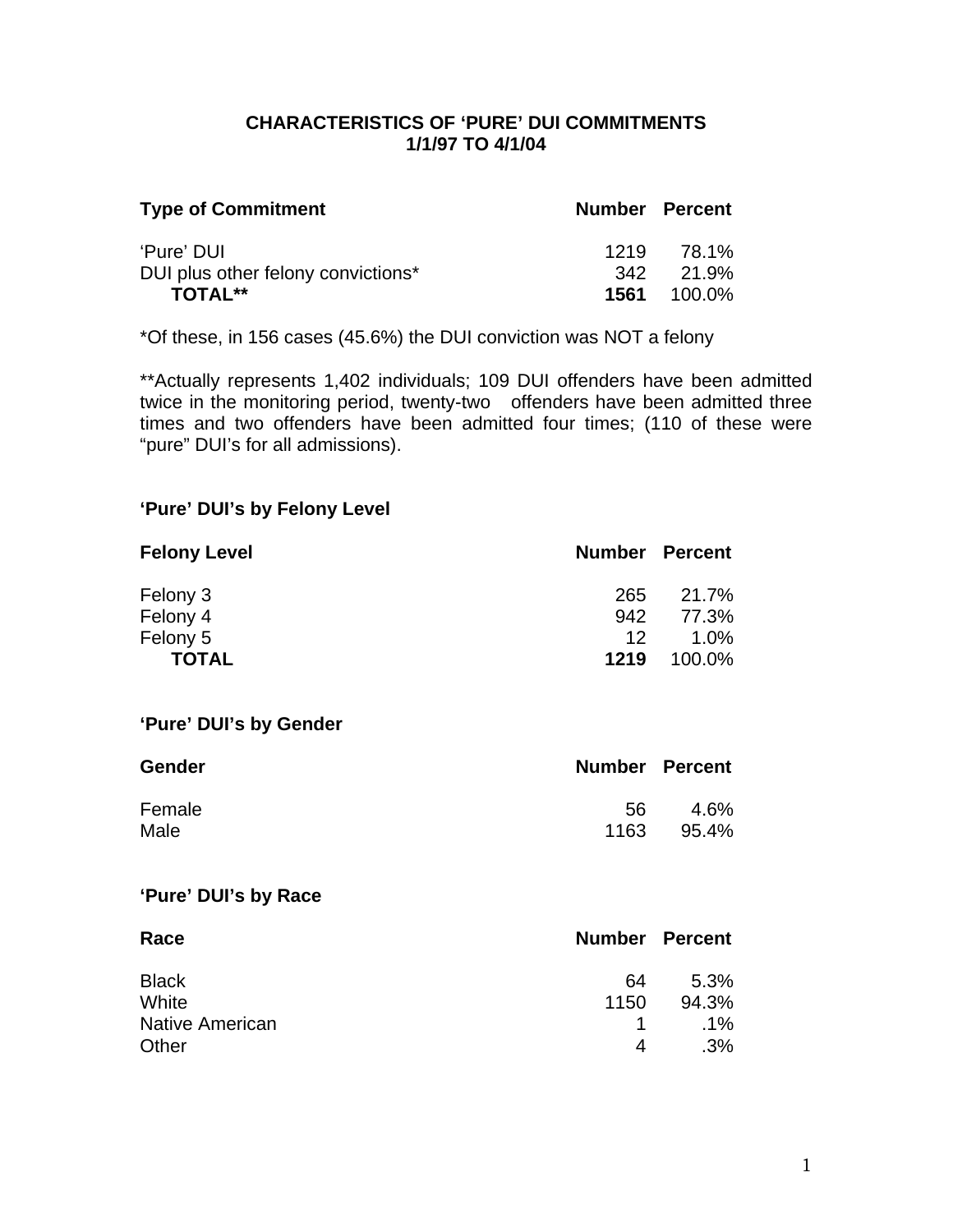# **'Pure' DUI's by Age at Commitment**

| <b>Age at Commitment</b> | <b>Number</b> | <b>Percent</b> |
|--------------------------|---------------|----------------|
| 25 and under             | 62            | 5.1%           |
| 26 to 30                 | 181           | 14.8%          |
| 31 to 35                 | 230           | 18.9%          |
| 36 to 40                 | 308           | 25.3%          |
| 41 to 45                 | 253           | 20.8%          |
| 46 to 50                 | 115           | 9.4%           |
| Over 50                  | 70            | 5.7%           |

| Range = $19$ to $77$ | Median = $38$ |
|----------------------|---------------|
| Mean $= 37.8$        | Mode $= 38$   |

# **'Pure' DUI'S by Security Classification**

| <b>Security Level</b>                | <b>Number Percent</b> |          |
|--------------------------------------|-----------------------|----------|
| Level 1-A                            | 67                    | $5.5\%$  |
| Level 1-B                            | 908                   | 74.5%    |
| Level 2                              | 123                   | $10.1\%$ |
| Level $3^*$                          | 121                   | $9.9\%$  |
| *Includes inmates still in reception |                       |          |

# **'Pure' DUI's by County of Commitment**

| <b>County of Commitment</b> | <b>Number</b> | <b>Percent</b> |
|-----------------------------|---------------|----------------|
| Cuyahoga                    | 96            | 7.9%           |
| Summit                      | 95            | 7.8%           |
| <b>Stark</b>                | 86            | 7.1%           |
| Hamilton                    | 74            | 6.1%           |
| Franklin                    | 70            | 5.7%           |
| Lorain                      | 52            | 4.3%           |
| Clermont                    | 47            | 3.9%           |
| <b>Butler</b>               | 45            | 3.7%           |
| Lake                        | 34            | 2.8%           |
| Warren                      | 29            | 2.4%           |
| Portage                     | 26            | 2.1%           |
| <b>All Other Counties</b>   | 565           | 46.4%          |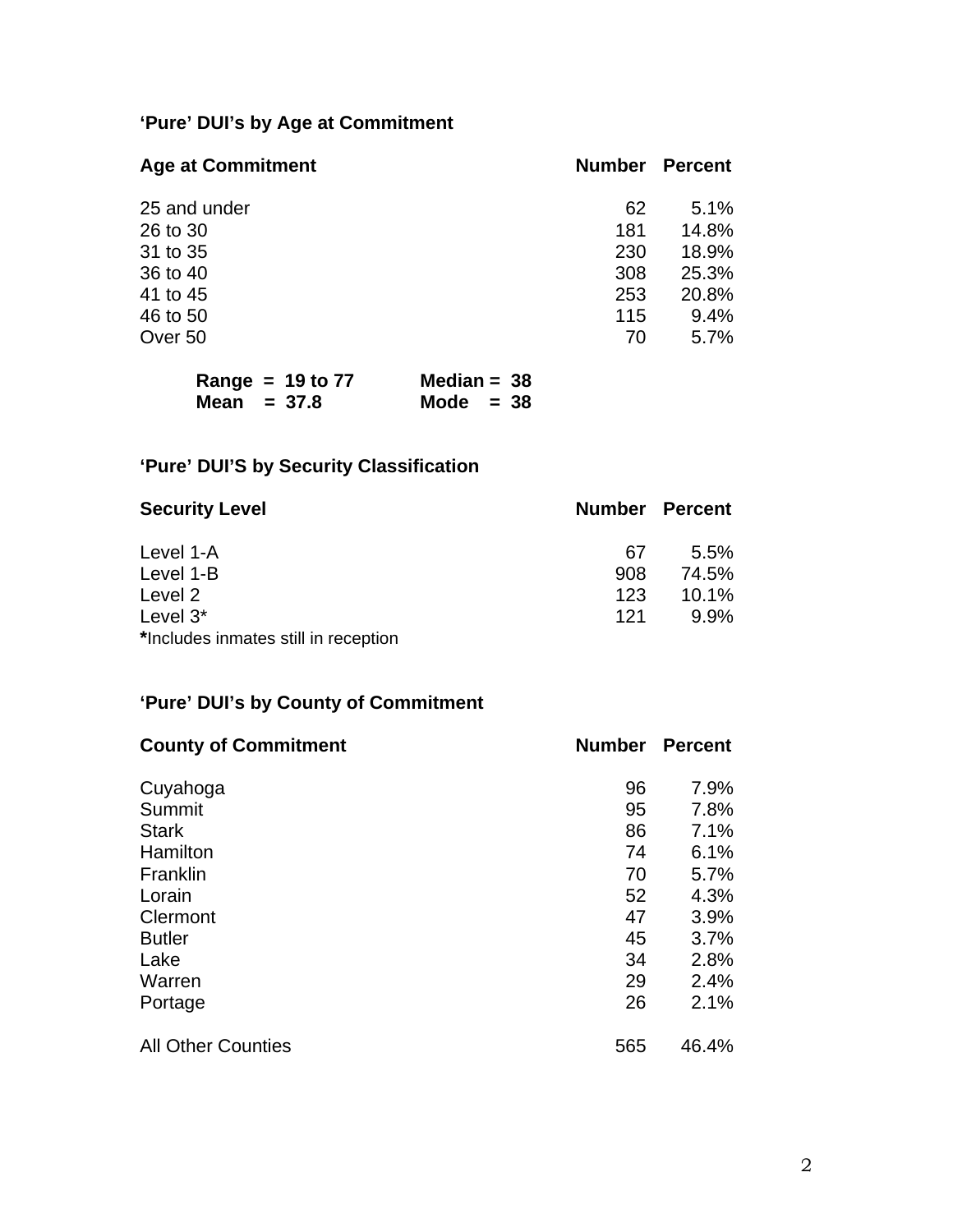# **'Pure' DUI's by Current Status**

| <b>Current Status</b>                                                                       | <b>Number</b> | <b>Percent</b> |
|---------------------------------------------------------------------------------------------|---------------|----------------|
| <b>Currently Incarcerated</b>                                                               | 234           | 19.2%          |
| <b>Judicial Release</b>                                                                     | 191           | 15.7%          |
| Released under PRC                                                                          | 603           | 49.5%          |
| Released to Appeal Bond                                                                     | 4             | .3%            |
| <b>Furlough (Transitional Control)</b>                                                      | 35            | 2.9%           |
| <b>Vacated Sentence</b>                                                                     | 10            | .8%            |
| <b>Court Order</b>                                                                          | 10            | .8%            |
| Death of Inmate                                                                             | 5             | $.4\%$         |
| Released at Expiration of Prison Term*                                                      | 127           | 10.4%          |
| $\star$ Delessed without post release control: of the C4 releases in 0004 A4 ware evolution |               |                |

\*Released without post-release control; of the 61 releases in 2004, 41 were expiration of prison term (67.2%), compared with eight inmates released onto PRC (seven of whom had successfully completed the IPP sentence reduction program).

### **'Pure' DUI's by Length of Sentence (in months)**

| <b>Number Percent</b> |       |
|-----------------------|-------|
| 24                    | 2.0%  |
| 174                   | 14.3% |
| 141                   | 11.6% |
| 351                   | 28.8% |
| 134                   | 11.0% |
| 109                   | 8.9%  |
| 137                   | 11.2% |
| 52                    | 4.3%  |
| 0                     |       |
| 57                    | 4.7%  |
| 27                    | 2.2%  |
| 13                    | 1.1%  |
|                       |       |

| <b>Mode</b> | $= 12$ months        |
|-------------|----------------------|
|             | Median $= 12$ months |

**Mean = 16.0 months** 

# **'Pure' DUI's by Number of Prior Incarcerations**

| <b>Number of Prior Incarcerations</b> |     | <b>Number Percent</b> |
|---------------------------------------|-----|-----------------------|
| None                                  | 728 | 59.7%                 |
| One                                   | 278 | 22.8%                 |
| Two                                   | 131 | $10.7\%$              |
| Three or more                         | 82  | 6.7%                  |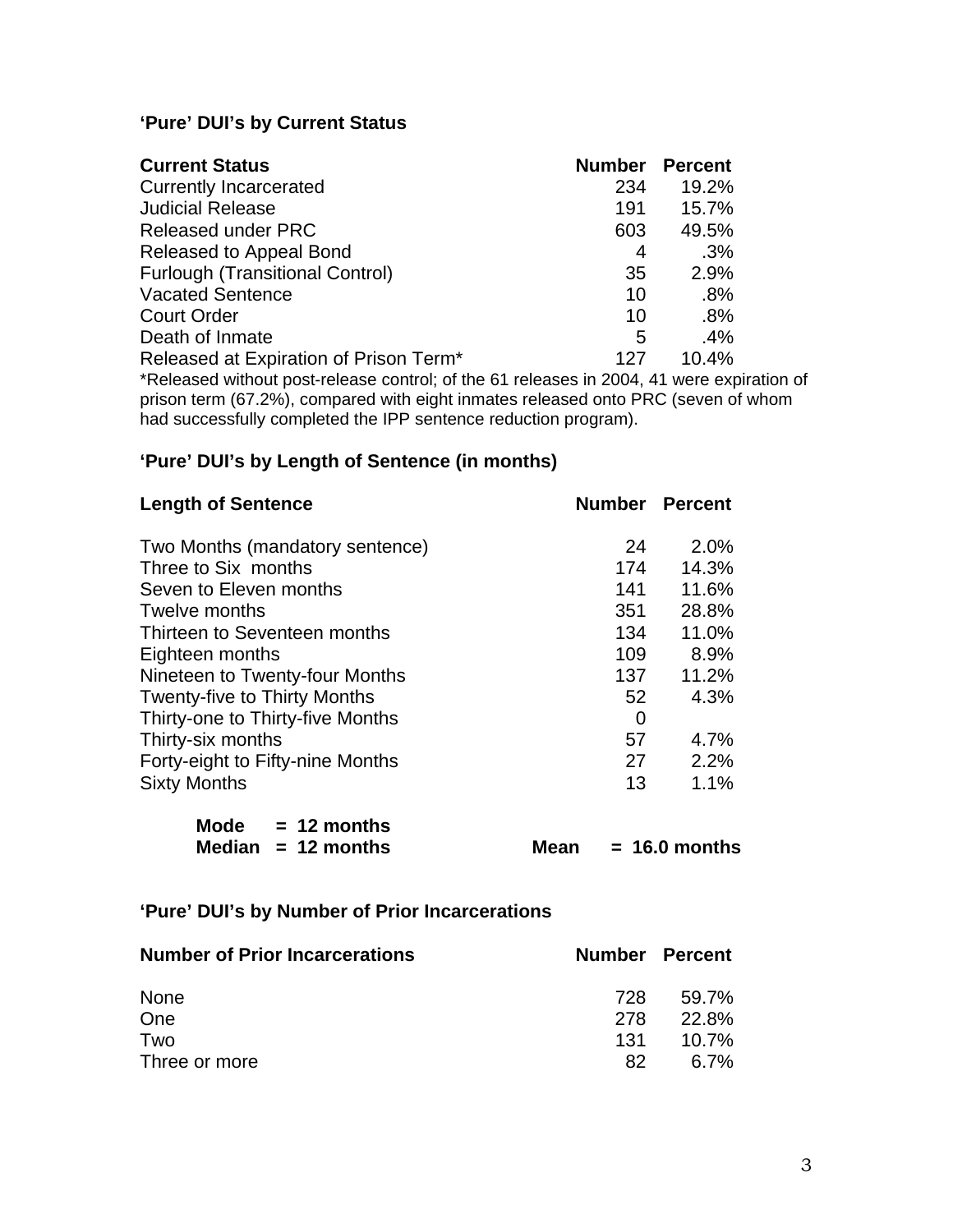## **'Pure' DUI's Currently Incarcerated by Parent Institution\* (4/1/04)**

|                                                       |                |                | # in |
|-------------------------------------------------------|----------------|----------------|------|
| <b>Institution</b>                                    | Number         | <b>Percent</b> | Camp |
| <b>Allen Correctional Institution</b>                 | 4              | 1.7%           |      |
| <b>Belmont Correctional Institution</b>               | $\overline{7}$ | 3.0%           | 1    |
| <b>Chillicothe Correctional Institution</b>           | 10             | 4.3%           |      |
| <b>Corrections Reception Center</b>                   | 25             | 10.7%          |      |
| <b>Franklin Pre-Release Center</b>                    | 3              | 1.3%           |      |
| <b>Grafton Correctional Institution</b>               | 6              | 2.6%           |      |
| <b>Hocking Correctional Institution</b>               | $\overline{2}$ | .9%            |      |
| <b>Lake Erie Correctional Institution</b>             | $\overline{2}$ | .9%            |      |
| <b>Lebanon Correctional Institution</b>               | $\overline{4}$ | 1.7%           | 4    |
| <b>London Correctional Institution</b>                | 10             | 4.2%           |      |
| <b>Lorain Correctional Institution</b>                | 14             | 6.0%           |      |
| <b>Madison Correctional Institution</b>               | 3              | 1.3%           |      |
| <b>Mansfield Correctional Institution</b>             | 3              | 1.3%           | 1    |
| <b>Marion Correctional Institution</b>                | 1              | .4%            |      |
| <b>Noble Correctional Institution</b>                 | 6              | 2.5%           |      |
| <b>North Central Correctional Institution</b>         | 6              | 2.5%           |      |
| <b>North Coast Correctional Treatment Facility</b>    | 100            | 42.7%          |      |
| <b>Northeast Pre-Release Center</b>                   | 1              | .4%            |      |
| Ohio Reformatory for Women                            | 9              | 3.8%           |      |
| <b>Pickaway Correctional Institution</b>              | 8              | 3.4%           |      |
| <b>Richland Correctional Institution</b>              | 3              | 1.3%           |      |
| <b>Ross Correctional Institution</b>                  | 3              | 1.3%           |      |
| Southeastern Correctional Institution                 | 1              | .4%            |      |
| <b>Toledo Correctional Institution</b>                | 1              | .4%            | 1    |
| <b>Trumbull Correctional Institution</b><br>$N = 234$ | $\overline{2}$ | .9%            |      |
|                                                       |                |                |      |

\*Includes inmates out to court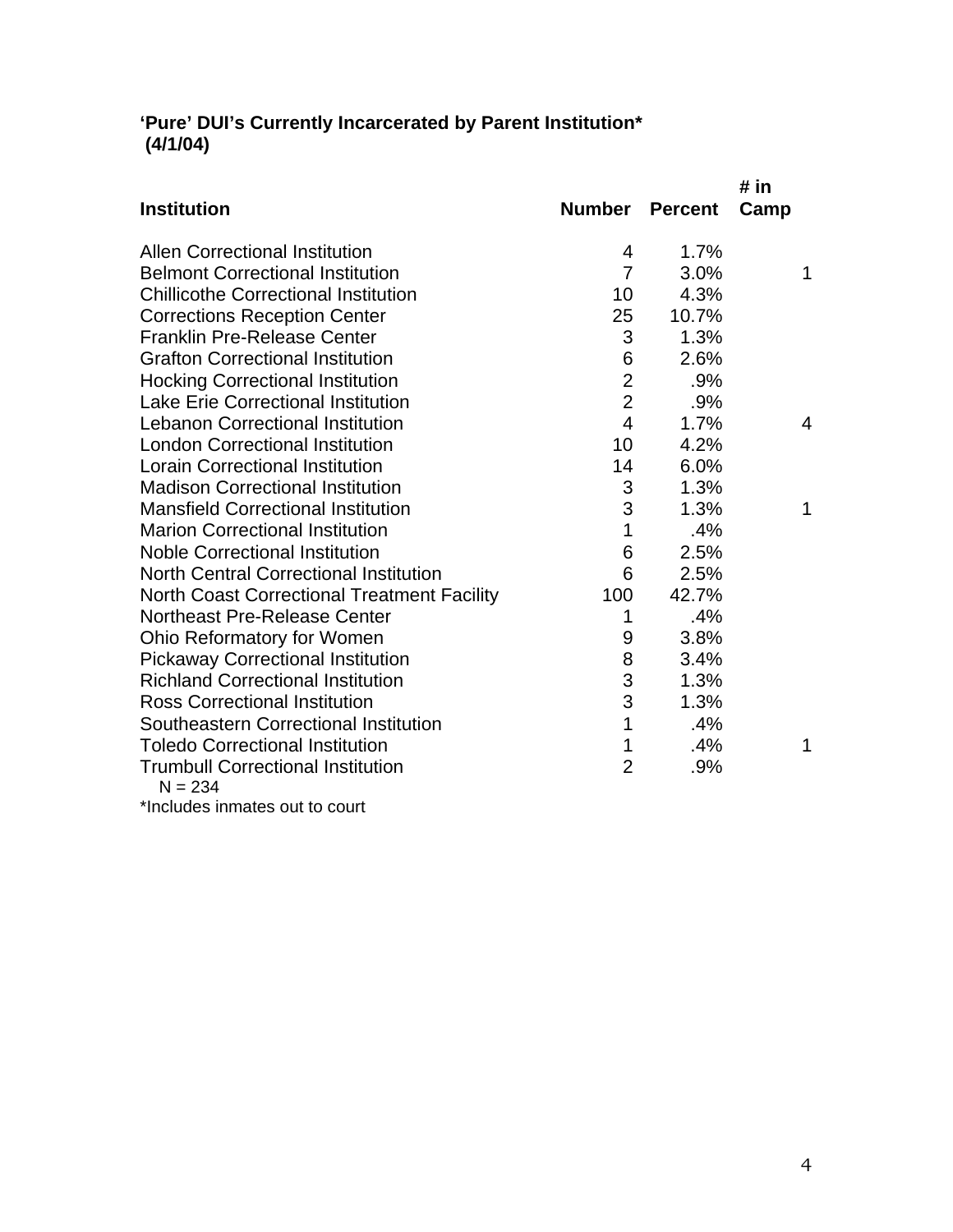## **'PURE' DUI OFFENDERS COMPARISON OF SELECTED RELEASE TYPES DEMOGRAPHICS AND TIME SERVED/TIME SAVED VARIABLES 4/1/04**

| <b>Variables</b>                                                      | <b>Release Types</b>        |                         |                                            |                              |                            |              |  |
|-----------------------------------------------------------------------|-----------------------------|-------------------------|--------------------------------------------|------------------------------|----------------------------|--------------|--|
|                                                                       |                             | Post-Release<br>Control | <b>IPP</b> with<br>Post-Release<br>Control |                              | <b>Judicial</b><br>Release |              |  |
|                                                                       | N                           | $\frac{9}{6}$           | N                                          | $%^*$                        | $\mathsf{N}$               | $%^*$        |  |
| <b>Total</b>                                                          | 403                         |                         | 198                                        |                              | 191                        |              |  |
| Race:<br>White<br>African-American<br><b>Native American</b><br>Other | 382<br>19<br>$\overline{2}$ | 94.8<br>4.7<br>.5       | 189<br>6<br>1<br>$\overline{2}$            | 95.5<br>3.0<br>$.5\,$<br>1.0 | 183<br>8                   | 95.8<br>4.2  |  |
| Gender:<br>Male<br>Female                                             | 391<br>12                   | 97.0<br>3.0             | 198                                        | 100                          | 169<br>22                  | 88.5<br>11.5 |  |
| Age:<br>Mean<br>Median<br>Range                                       | 37.6<br>37.0<br>20-63       |                         | 37.9<br>38.5<br>$21 - 65$                  |                              | 36.9<br>37.0<br>21-69      |              |  |
| <b>Commitment County:</b><br>Major Urban**<br><b>All Others</b>       | 184<br>219                  | 45.6<br>54.4            | 68<br>130                                  | 34.3<br>65.7                 | 61<br>130                  | 31.9<br>68.1 |  |

\*Column totals = 100%

\*\*Cuyahoga, Franklin, Hamilton, Lucas, Montgomery, Stark and Summit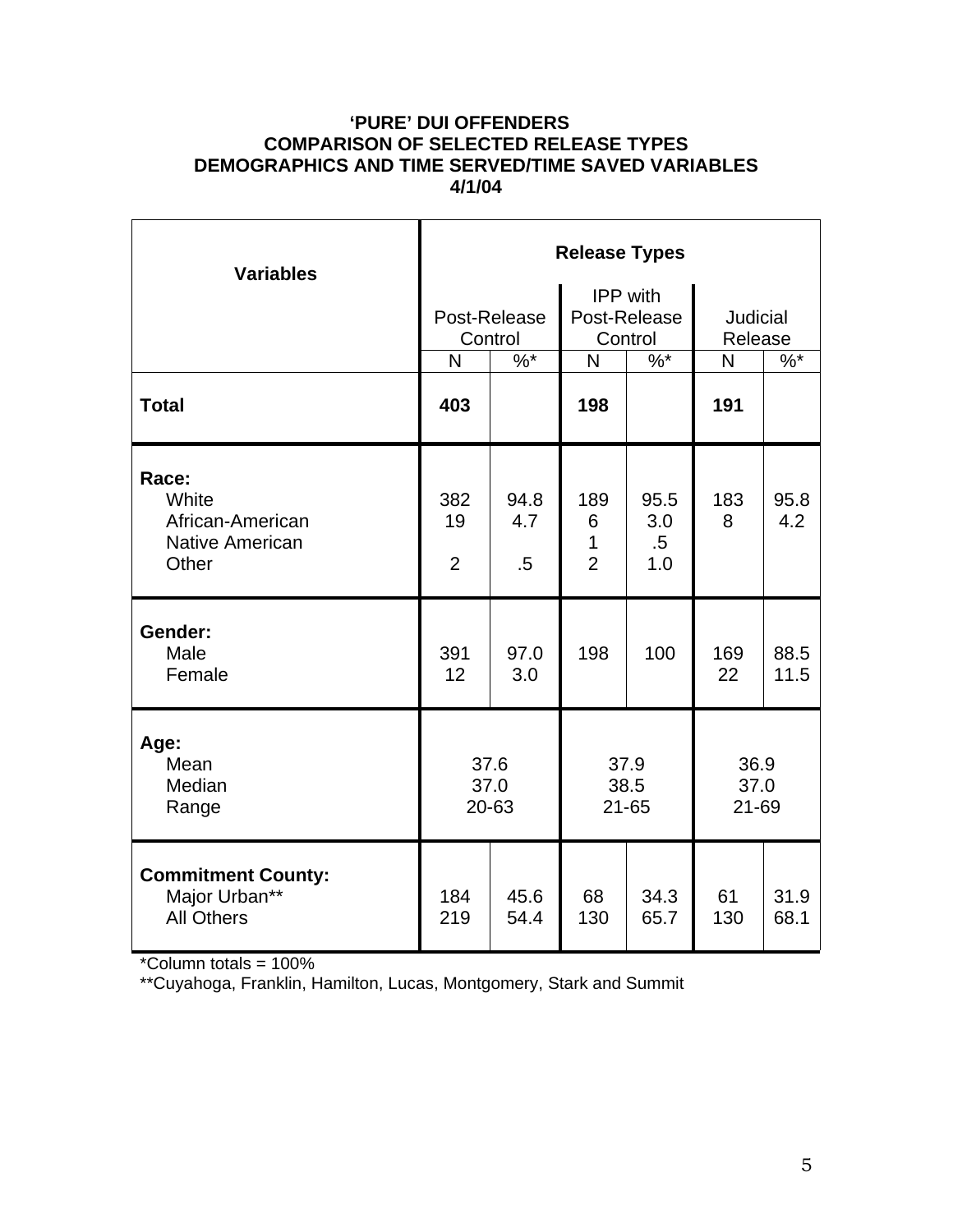|                                                                                        | <b>Release Types</b>     |                              |                                            |                            |                            |                            |
|----------------------------------------------------------------------------------------|--------------------------|------------------------------|--------------------------------------------|----------------------------|----------------------------|----------------------------|
| <b>Variables</b>                                                                       | Post-Release<br>Control  |                              | <b>IPP</b> with<br>Post-Release<br>Control |                            | Judicial<br>Release        |                            |
|                                                                                        | $\overline{\mathsf{N}}$  | $\frac{0}{0}$                | N                                          | $\frac{0}{0}$              | N                          | $\%$                       |
| <b>Sentence Length:</b><br>Mean<br>Median<br>Range                                     | 10.8<br>12.0<br>$2 - 36$ |                              | 18.4<br>15.0<br>$6 - 48$                   |                            | 16.9<br>15.0<br>$2 - 60$   |                            |
| <b>Number of Priors:</b><br><b>None</b><br>One<br>Two<br>Three or More                 | 223<br>97<br>42<br>41    | 55.3<br>24.1<br>10.4<br>10.2 | 132<br>50<br>13<br>3                       | 66.7<br>25.3<br>6.6<br>1.5 | 130<br>36<br>17<br>8       | 68.1<br>18.8<br>8.9<br>4.2 |
| <b>Time Served (Months):</b><br>Mean<br>Median<br>Range                                | 8.4<br>7.8<br>$0 - 44.7$ |                              | 5.5<br>5.0<br>4.0-19.8                     |                            | 5.0<br>3.4<br>$.3 - 28.7$  |                            |
| <b>Time Saved through Early</b><br><b>Release (Months):</b><br>Mean<br>Median<br>Range | N/A                      |                              | 11.9<br>7.5<br>$0 - 42.5$                  |                            | 11.0<br>9.2<br>$.2 - 48.8$ |                            |

 $*$ Column totals = 100%